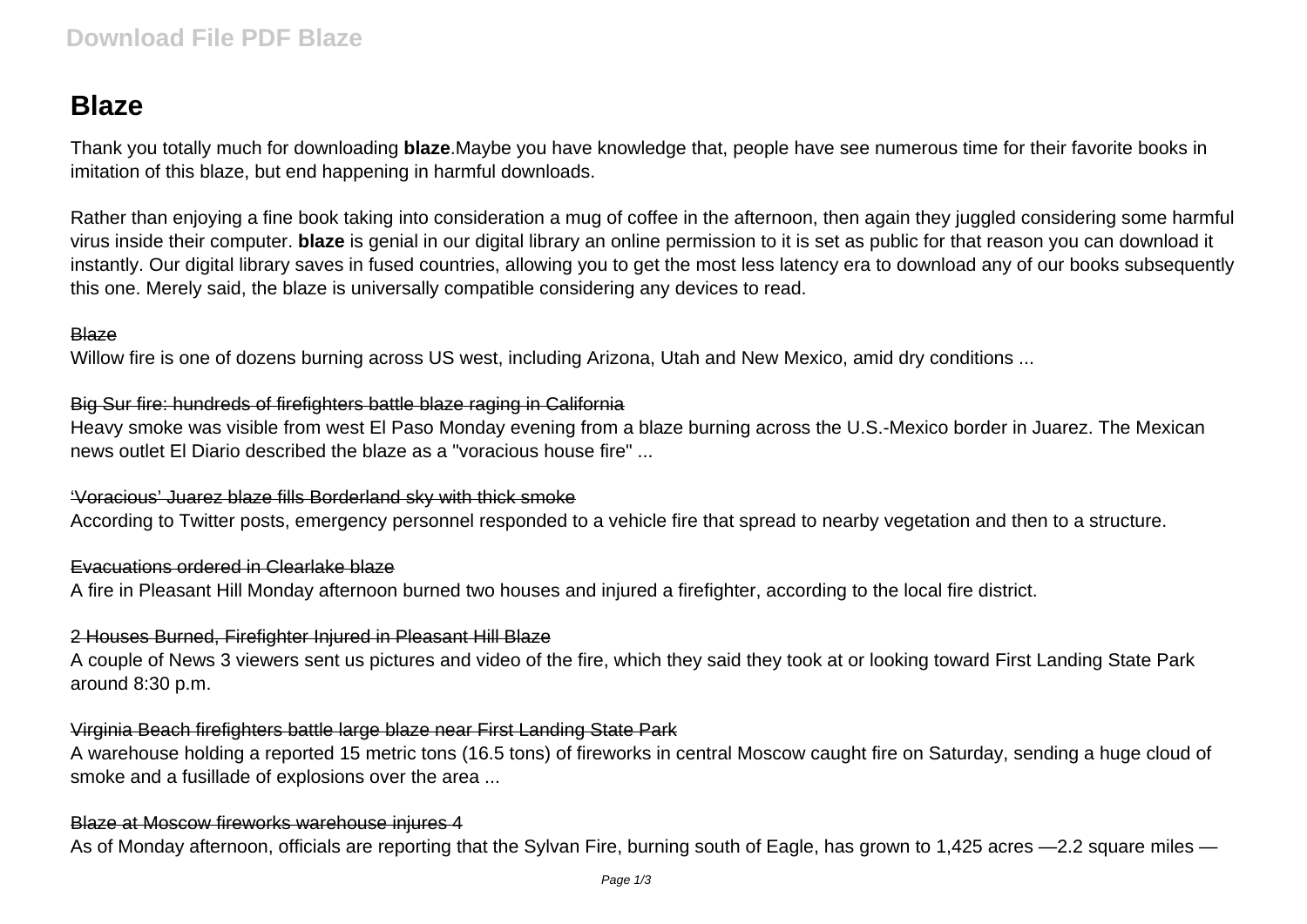since it ignited Sunday afternoon.

## Sylvan Fire updates: Forest Service says blaze has consumed over 1,400 acres

Two firefighters are recovering today after suffering injuries while battling the 20-acre fire in Thermal dubbed the 76 Fire. The wounded firefighters were being evaluated for non-life-threatening ...

# 2 Riverside County Firefighters Injured Battling Desert Blaze

Three firefighters were injured overnight while battling a large house fire in Chatham County. Two of the injuries were trauma-related; another was heat-related. The firefighters were taken to the ...

## 3 firefighters sent to hospital for injuries while battling blaze in Chatham County

In addition to saving lives, three female Starkville Firefighters want to show people what it takes to be a firefighter has nothing to do with gender.

# Trio of women blaze new trail while fighting fires for Starkville Fire Department

Residents have been advised to stay indoors as firefighters tackle a blaze in Swansea.. Mid and West Wales Fire and Rescue Service said "metal and tyre materials" were among items in the blaze, which ...

# Swansea residents told 'stay indoors' as firefighters to spend night at blaze

The size of wood pellet stacks and low water pressure may have contributed to a spectacular blaze that burned for days in May at a warehouse on the Georgia coast.

## Too many wood pellets, too little water contributed to blaze

The upcoming Tokyo Games will mark the first time 21-year-old Sha'Carri Richardson will have participated in the Olympics.

## Watch 21-Year-Old Sha'Carri Richardson Blaze The Track And Secure Her Spot On U.S. Olympics Team

Hundreds of people have already been evacuated from areas near the Los Padres National Forest near the rugged Big Sur area of Monterey County by late Friday.

# Willow Fire Grows as California Eves Help From Unexpected Source: Last Year's Blaze

Fire Chief Mike Lentini said Monday that the fire, which was called in about 9 p.m., was contained to a single room.

# Natick Fire Dept. makes quick work out of two-alarm blaze on Franconia Avenue

Residents have been advised to stay indoors as firefighters tackle a blaze in Swansea.. Mid and West Wales Fire and Rescue Service said